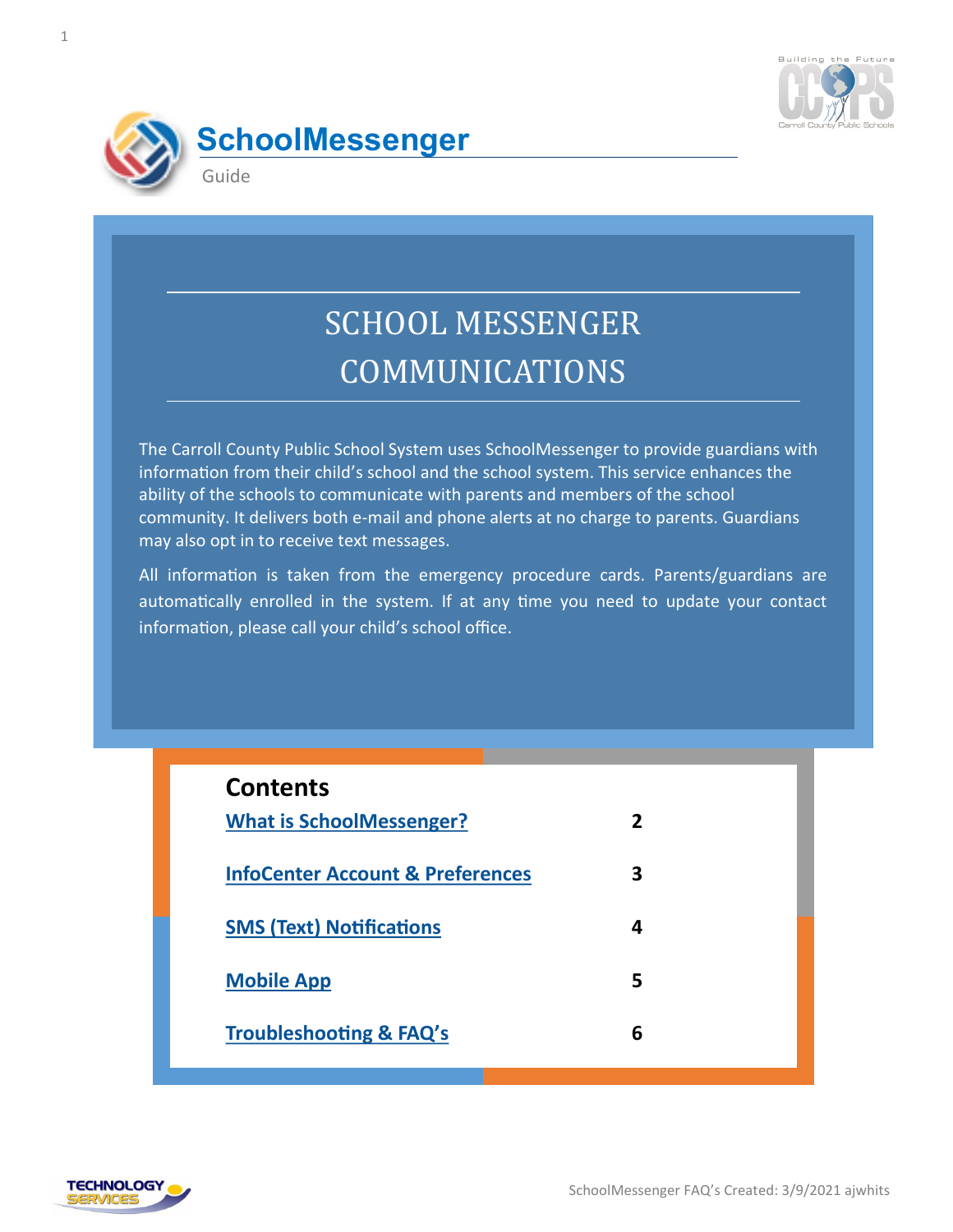

<span id="page-1-0"></span>

### **How are communications sent?**

Messages are delivered by e-mail, phone alerts and SMS (text) at no charge to guardians.

## **How does SchoolMessenger obtain my information?**

All information is taken from the emergency procedure cards. Guardians are automatically enrolled in the system. If at any time you need to update your contact information, please call your child's school office.

## **Can I opt out of SchoolMessenger notifications?**

You cannot opt out of emergency notifications. However, you can set your preferences by signing up for the SchoolMessenger InfoCenter or SchoolMessenger App

Types of notifications sent by CCPS:

- School Hours Emergency
- Non-School Hours Emergency

Would you like to receive other pre-recorded messages from your school or school district for topics that you select, such as school closures and

- **Attendance**
- **General**
- Food Service Balance



## **Is my info secure?**

attendance notifications?

Yes, it's ok to call me at this number Yes, it's ok to call me at this number No, call me for emergencies only

Cancel

SchoolMessenger operates with the latest encryption technology to protect access to stored student information. SchoolMessenger is also a signatory of the Student Privacy Pledge, which requires SchoolMessenger to adhere to 12 stringent data protection standards as a further assurance of our commitment to protecting your child's data.

#### **For assistance with SchoolMessenger, contact your student's school office.**

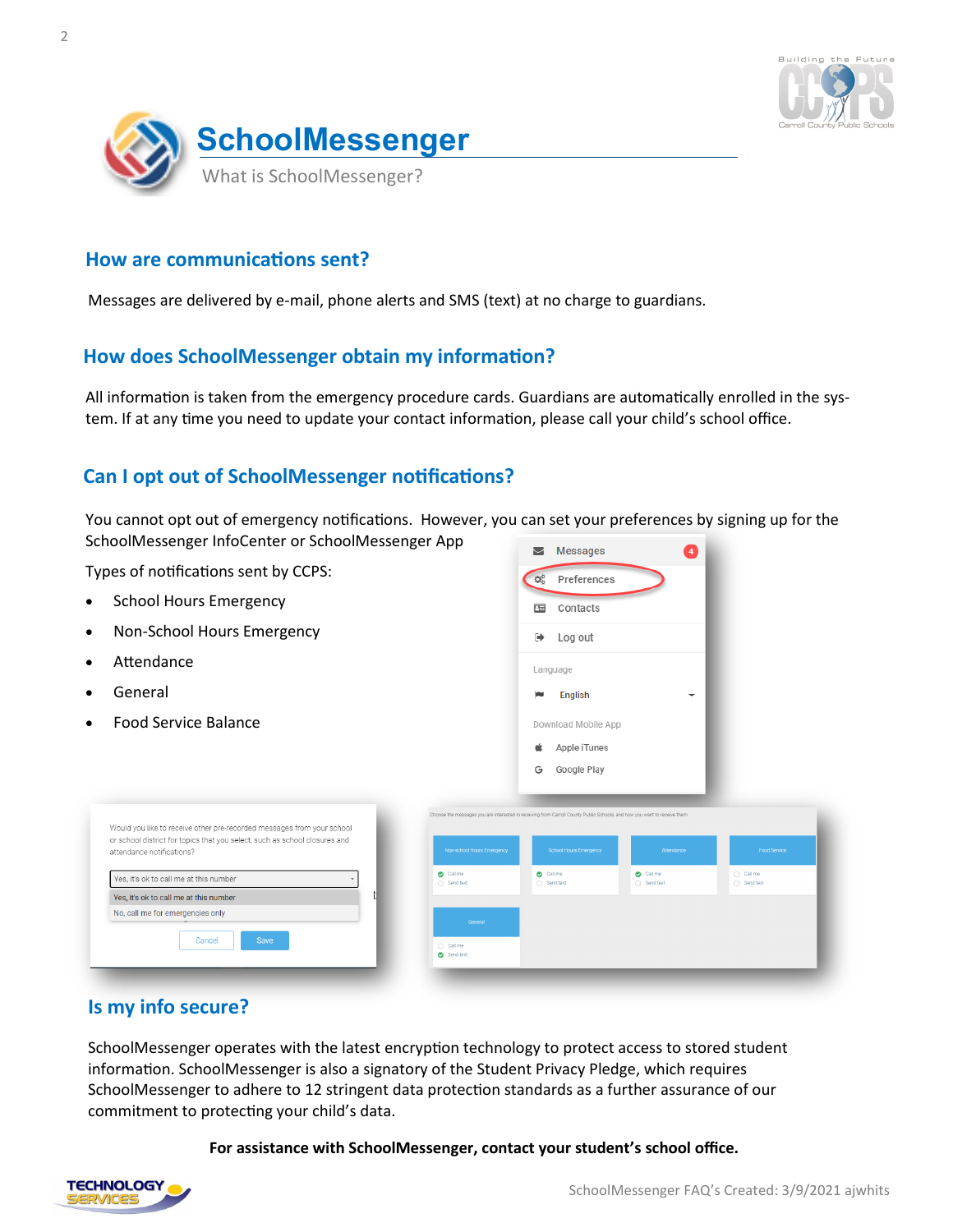

 $^{\circ}$ 

<span id="page-2-0"></span>

## **How do I create an account?**

You will use the email address that your child's school has on file, and follow these three steps:

- 1. Go to https://infocenter.schoolmessenger.com or download the SchoolMessenger app
- 2. Click **Sign Up**, enter your email address and create a password. An email will be sent to that address with a secure token.
- 3. After authenticating via your email, return to sign in using your email and password.

## **What info can I see in the InfoCenter or SchoolMessenger App?**

**☆**& Preferences **国** Contacts □ Log out Language **PM** English Download Mobile App **Apple iTunes** Google Play

Once you've created your account, SchoolMessenger will automatically link the records associated with your email address. Messanes You can then:

- $\Rightarrow$  View records associated with your account—student and Guardian records
- $\Rightarrow$  Review the last 30 days' worth of messages for all of y associated contacts. If you have more than one child in CCPS, you will see all of them  $\blacktriangleright$  Messages

under the Contacts tab.

 $\Rightarrow$  View your contact information and configure how you would like to receive notifications.

|                             | moodyco                                                                                         | $\sim$ $\sim$                                 |
|-----------------------------|-------------------------------------------------------------------------------------------------|-----------------------------------------------|
| and                         | <b>CCPS Closed Today - Friday, February 19</b><br>CCPS - Carroll County Public Schools<br>A     | <b>Non-school Hours Emergency</b><br>Feb 19th |
| our/<br>n<br>$\overline{4}$ | CCPS Opening Two Hours Late - Friday, Feb. 19<br>CCPS - Carroll County Public Schools<br>A      | <b>Non-school Hours Emergency</b><br>Feb 18th |
|                             | <b>CCPS Closed Tomorrow, Thursday, February 18</b><br>CCPS - Carroll County Public Schools<br>A | <b>Non-school Hours Emergency</b><br>Feb 17th |
|                             | <b>CCPS Closed - Thursday, February 11</b><br>CCPS - Carroll County Public Schools<br>A         | <b>Non-school Hours Emergency</b><br>Feb 11th |

Sign up

Email

Password

Location **US** United States

.<br>One lowercase letter One number<br>One uppercase letter 6 - 255 characters

Is your school in Canada? Switch location

Sign up

If you wish to use a different one, please contact you<br>school and ask them to update your email address.

## **Is my info secure?**

The sign-up process creates a secure link between yourself and School Messenger. Operates with the latest encryption technology to protect access to stored student information.

School Messenger is also a signatory of the Student Privacy Pledge, which requires School Messenger to adhere to 12 stringent data protection standards as a further assurance of our commitment to protecting your child's data.

**For assistance with SchoolMessenger apps, visit schoolmessenger.com or call 888-527-5225**

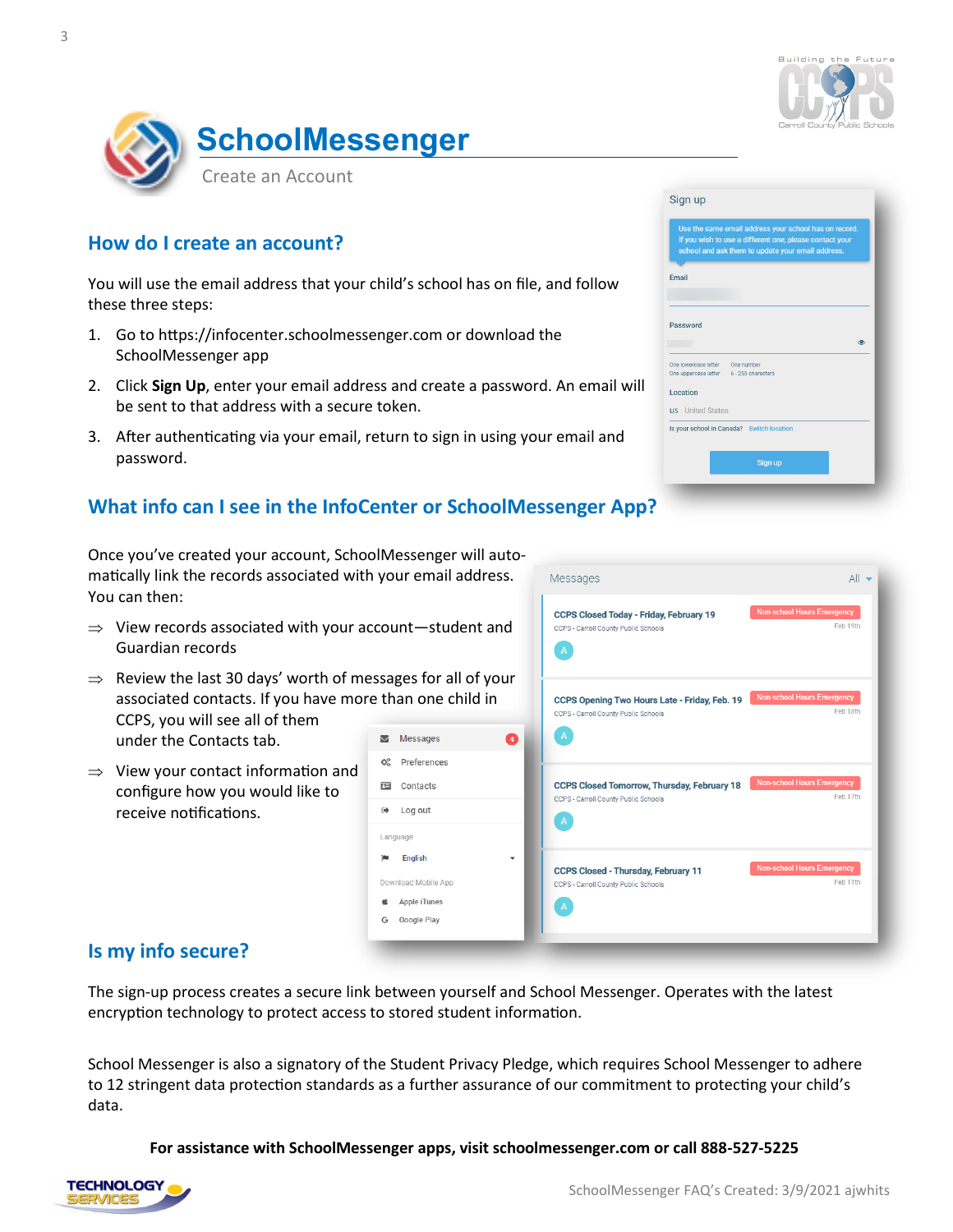

<span id="page-3-0"></span>

## **To signup for School Messenger SMS notifications you first need to establish an account.**

## **What info can I see in the InfoCenter or SchoolMessenger App?**

Once you've created your account, SchoolMessenger will automatically link the records associated with your email address. You can then:

- $\Rightarrow$  View records associated with your account—student and Guardian records
- $\Rightarrow$  Review the last 30 days' worth of messages for all of your associated contacts. If you have more than one child in CCPS, you will see all of them under the Contacts tab.
- $\Rightarrow$  View your contact information and configure how you would like to receive notifications.

## **How do I sign up for SMS notifications?**

- 1. Select **Preferences** in your account menu.
- 2. You will see the phone number(s) that CCPS has on file in your child's record. You can also add additional cell phone numbers to receive text notifications on by clicking the 'Add more' button.
- 3. Click the box that contains your cell phone number.
- 4. Select or deselect the types of messages you are interested in receiving and how you want to receive them.
- 5. Click Save.

#### **Are all messages sent by SMS?**

Text messages will be sent based upon the type of notification that is being sent from CCPS. You can opt out of these messages at any time by simply changing your preferences.

#### **What is SMS?**

SMS stands for **Short Message Services** and is commonly referred to as a "text message". Most cell phones support this type of text messaging. Please note that all standard rates apply for text messaging under your cell phone provider.

**For assistance with SchoolMessenger apps, visit schoolmessenger.com or call 888-527-5225**

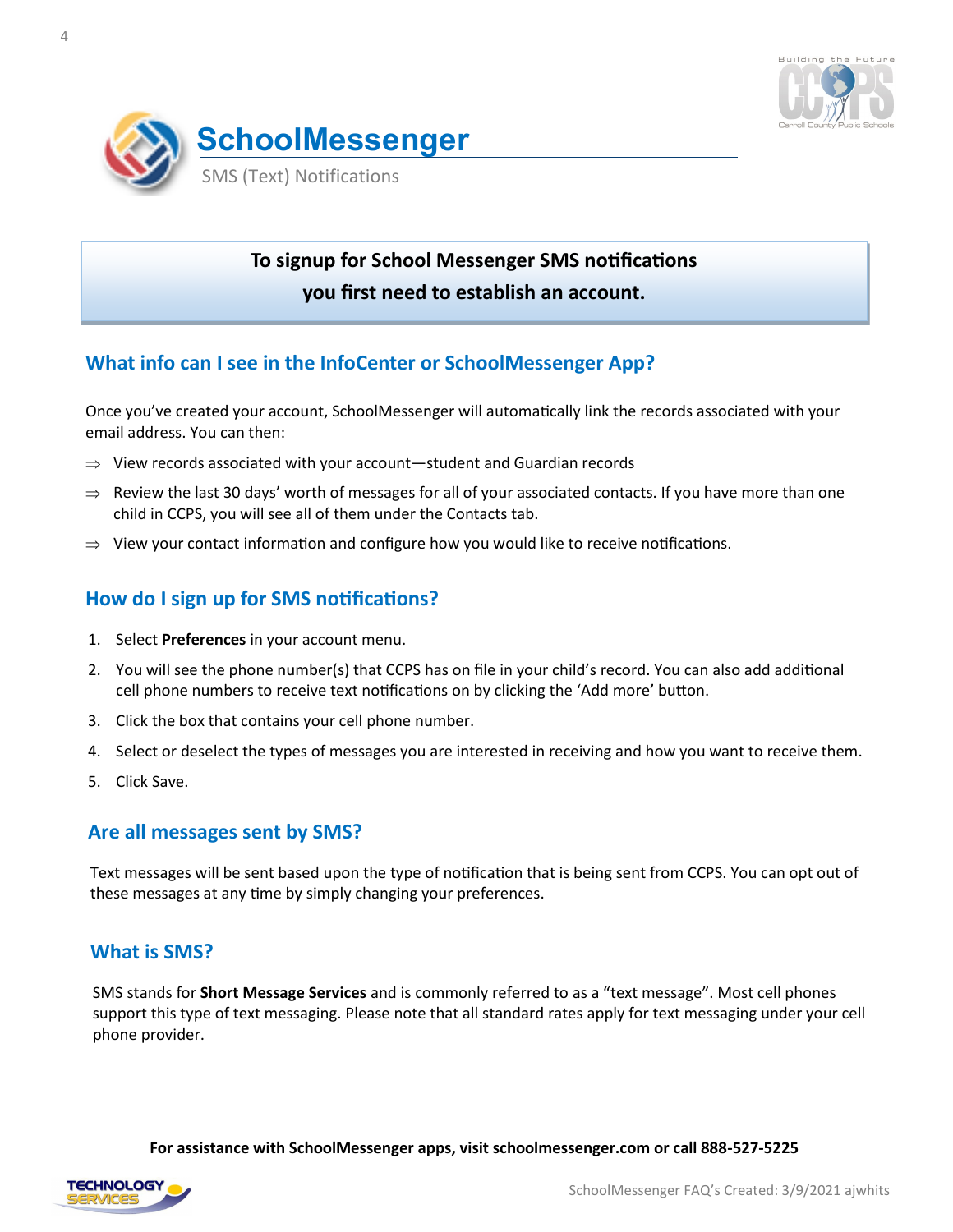

<span id="page-4-0"></span>

**InfoCenter allows you to personalize how you receive communications from Carroll County Public Schools.** 

**In addition, InfoCenter centralizes those communication in a unified inbox.** 

## **What is the SchoolMessenger app?**

The SchoolMessenger app is the next generation of the app that has been known as SchoolMessenger InfoCenter. The updated app includes new features and option and replaces the InfoCenter app.



## **Where can I download the mobile app?**

The SchoolMessenger app is available on the Android Google Play and Apple iOS app stores under the name "SchoolMessenger."

## **If I already have the InfoCenter app installed, what do I need to do?**

Nothing, if your smartphone is set to automatically update its mobile apps. The new SchoolMessenger app will replace the SchoolMessenger InfoCenter app during an update.

If a smartphone is not set to accept automatic app updates, you will be prompted to download the new SchoolMessenger app, or update your existing app, when it is available.

## **Are the web app features the same as the mobile app?**

Yes. For those who prefer to use a website instead of a mobile app (or who don't have easy access to a smartphone), the SchoolMessenger app's functions will be available online at https://go.schoolmessenger.com. An account for the web app is recognized on the mobile apps, and vice versa.



**For assistance with SchoolMessenger apps, visit schoolmessenger.com or call 888-527-5225**

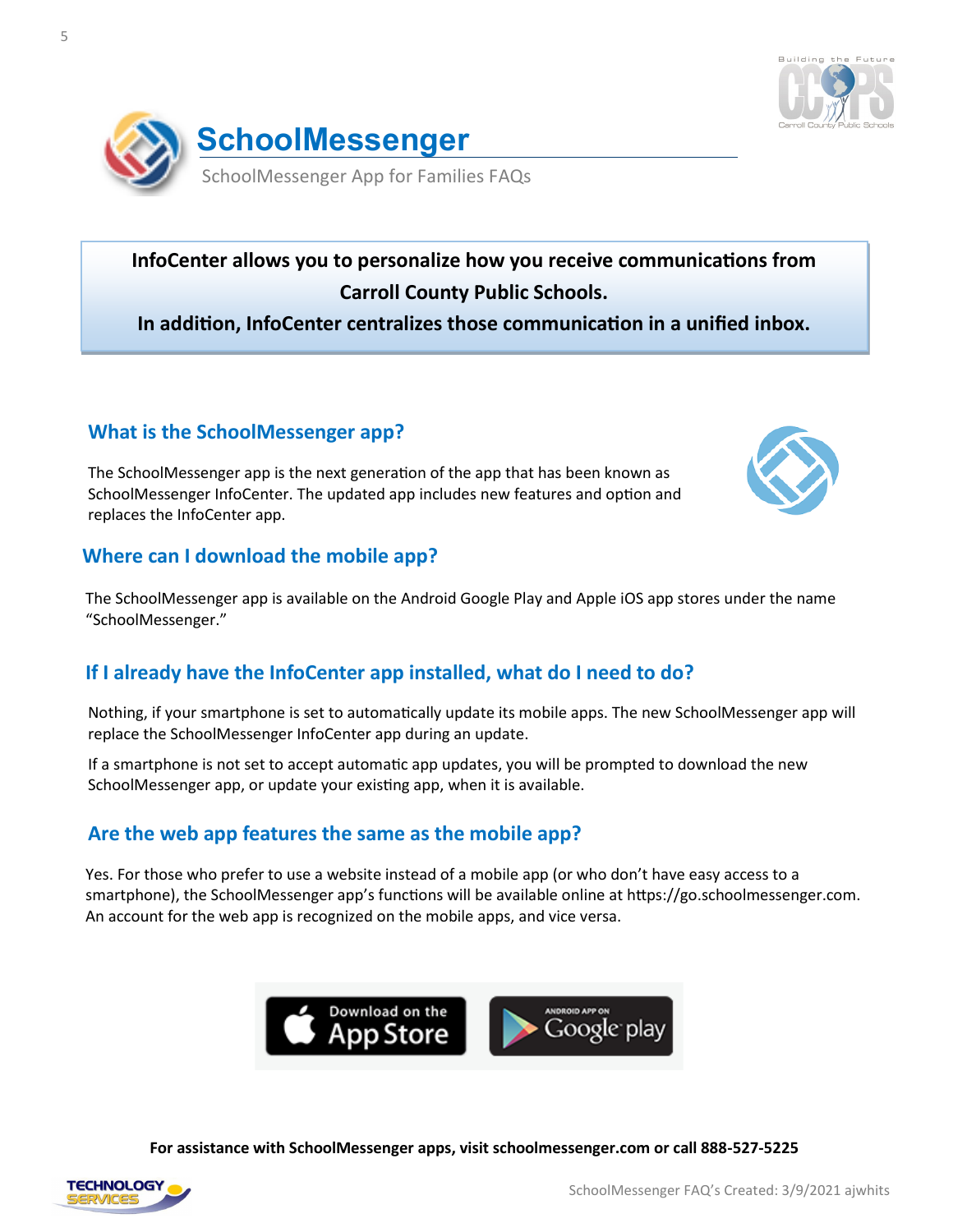

<span id="page-5-0"></span>

# **Below are some tips guardians can use to assist in handling issues related to receiving communications via SchoolMessenger.**

## **I am not receiving emails from my child's school. Who do I contact?**

Contact your child's school office. The school office has the ability to research issues related to SchoolMessenger notifications.

- 1. Confirm the email matches what is in your child's information in he Student Information System.
- 2. Check if your email is blocked in SchoolMessenger.
- 3. Check your SchoolMessenger preferences.

## **The school says my email is blocked. What does that mean?**

A Guardian's email address can be blocked for a few reasons:

- Guardian unsubscribed from the emails
- Guardian marked email as spam
- Guardian's email provider marked email as spam
- Guardian's email provider has filtering in place that does not allow mass emails to be received.

The school office will notify CCPS Technology Services to have the email unblocked.

## **Can I opt out of SchoolMessenger notifications?**

You cannot opt out of emergency notifications. However, you can set your preferences by signing up for the SchoolMessenger InfoCenter or SchoolMessenger App

Types of notifications sent by CCPS:

- School Hours Emergency
- Non-School Hours Emergency
- **Attendance**
- **General**
- Food Service Balance

#### **For assistance with SchoolMessenger, contact your student's school office.**